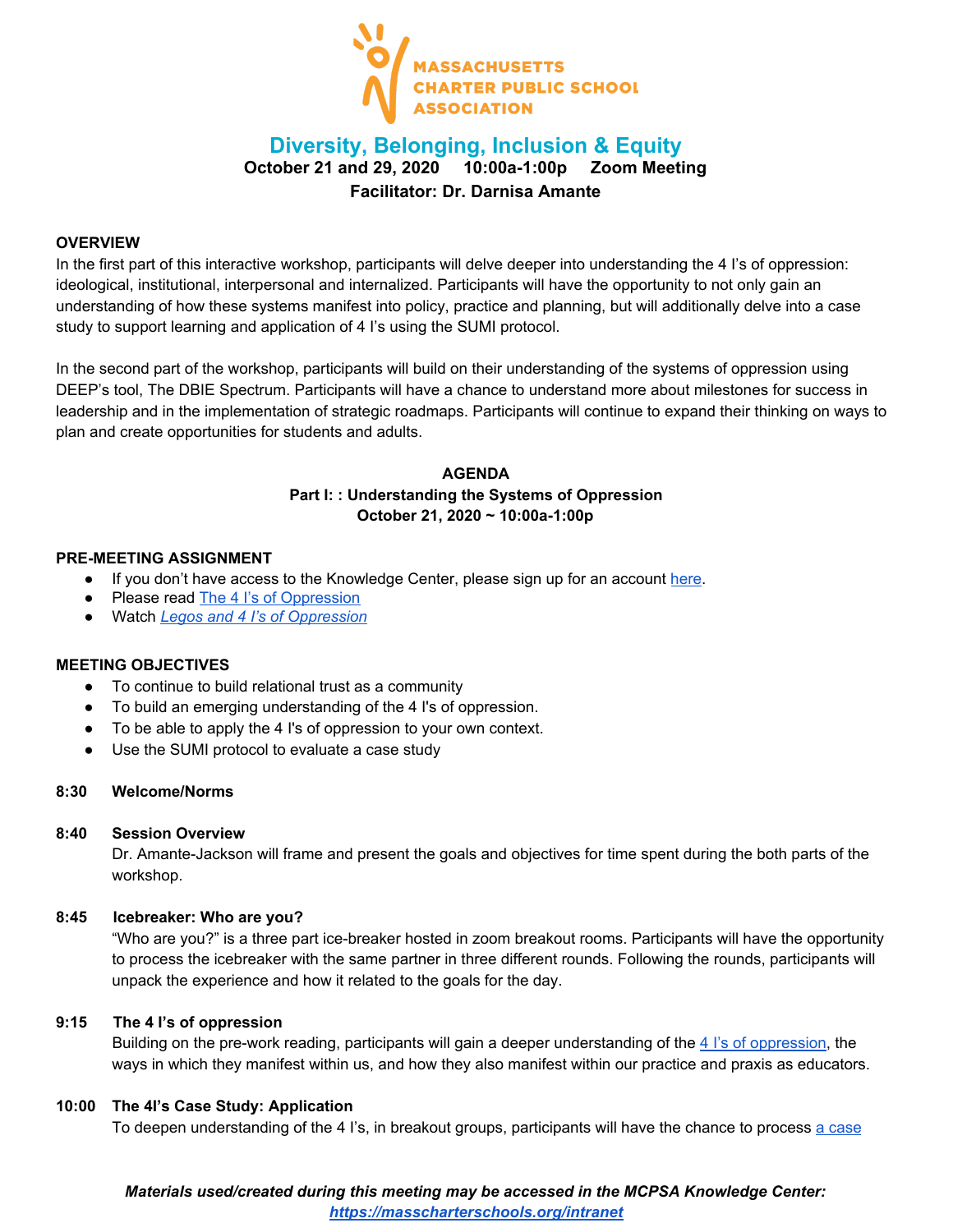# **Diversity, Belonging, Inclusion & Equity October 21 and 29, 2020 10:00a-1:00p Zoom Meeting**

[study](https://docs.google.com/document/d/1R9eJ4PkMdVHMlL1YnOIJsB-9yGp26MMS-tsTVJCRoug/edit?usp=sharing) using the 4 I's. Participants will be asked to identify the I's of oppression and name the deeper implications of ideology that inform the case study.

# **10:45 What, So What, Now?: Processing Learning**

Using the SUMI [protocol](https://docs.google.com/presentation/d/1ohagka_Yc6tGrODE1QiJFT9v55JiV0ZLQkMmeEuQ2zU/edit#slide=id.g9a34221380_0_0), participants will have the opportunity to process the implications of the case study and the 4 I's learning on their thoughts for planning for equitable change in their systems.

# **11:25 Key Takeaways and Feedback Forms**

Your feedback is essential to the success of our programs. What worked in Part I of this virtual session? What *could be improved? We will use your feedback for the Part II session.*

**11:30 End**

# **AGENDA**

**-----**

# **Part II: Dismantling Systems of Oppression with Intentionality: Diversity, Belonging, Inclusion and Equity October 29, 2020 ~ 10:00a-1:00p**

# **PRE-MEETING ASSIGNMENT**

- Please review your notes and thoughts on the 4 I's of oppression from Part I of the workshop.
- Read 5 shifts to [Co-Create](http://box5173.temp.domains/~recente1/wp-content/uploads/2019/03/5-Shifts-28with-images29.pdf) Equity

### **MEETING OBJECTIVES**

- Continue to build relational trust as a community
- Support leaders in understanding the Equity Roadmap
- Support leaders in understanding how to create and set milestones for equitable change over time

### **8:30 Session Overview and Objectives**

Dr. Amante-Jackson will provide an overview of goals and learning for the day.

# **8:35 Icebreaker: What's in a Name?**

Participants will have an opportunity to build relational trust and to begin to understand the concept of belonging using the icebreaker "What's in a Name?" In pairs, participants will provide each other with their name stories. The activity will be modeled first to support your sharing time.

# **9:00 The Diversity, Belonging, Inclusion and Equity Roadmap: The DBIE Spectrum**

Building on Part I, leaders will have a chance to begin to understand and to plan a vision/strategies to impact the 4 I's that were named in Part I of the workshop. The **DBIE [Spectrum](https://docs.google.com/presentation/d/1oV9ujmvmm1HsfPQ-fFJosensHwp6gcsDNbmC2A9l3so/edit?usp=sharing)** is DEEP's tool to support leaders in long term planning and skills to impact inequity. Participants will learn about the DBIE spectrum and will have a chance to unpack their learning and A-ha's in small groups.

# **9:45 Setting Milestones for Success**

The majority of Part II will be spent using the DBIE spectrum to understand more about milestones for success in leadership and in implementation. Participants will learn key milestones for Diversity, Belonging, Inclusion and Equity.

# **11:25 Key Takeaways and Feedback Forms**

Your feedback is essential to the success of our programs. What worked? What could be improved? What are your ideas for future sessions? Needs and ideas from the field are the basis for all MCPSA programming.

### **11:30 End**

*Materials used/created during this meeting may be accessed in the MCPSA Knowledge Center: <https://masscharterschools.org/intranet>*